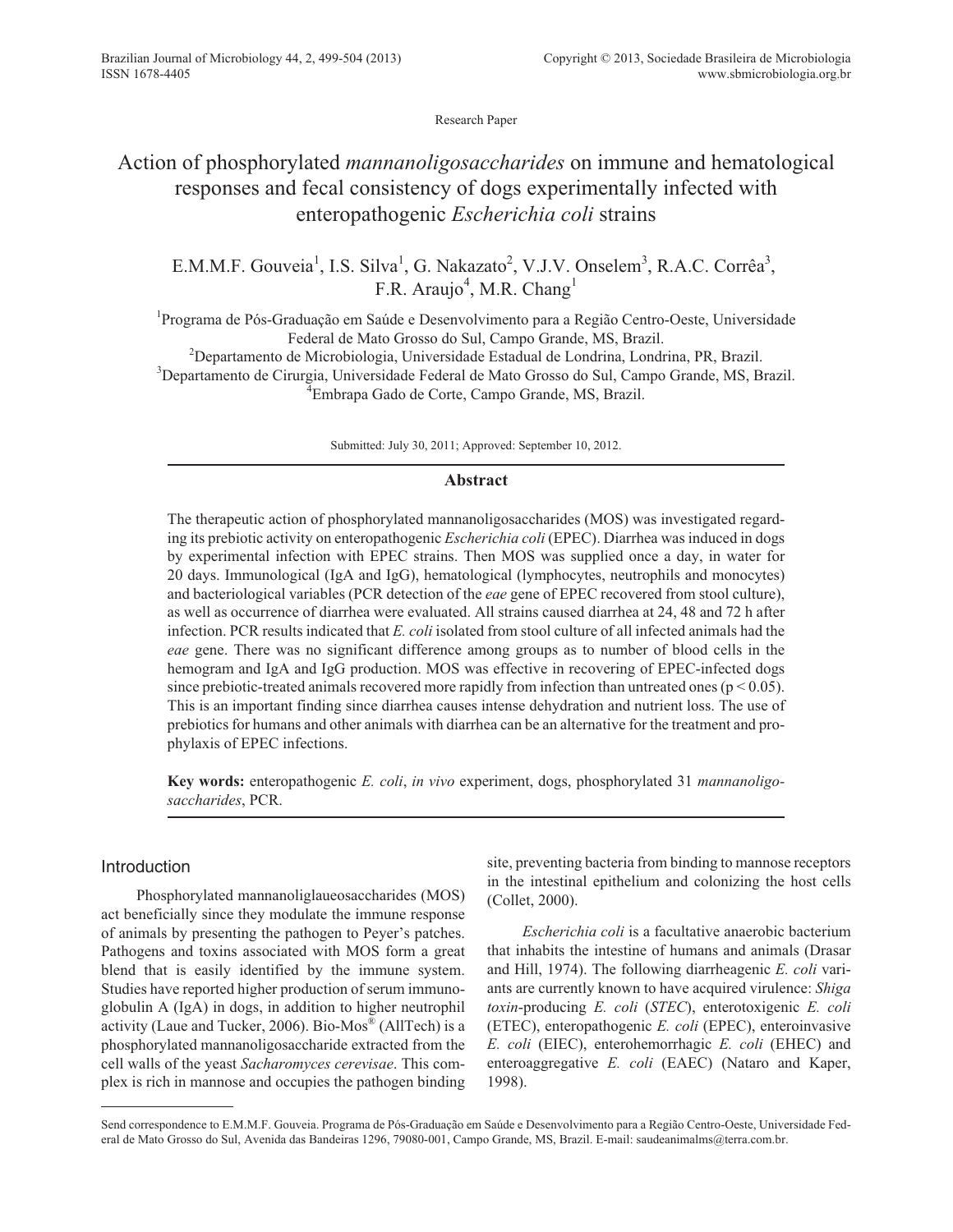The lesions produced by EPEC infections in the intestinal epithelium are named attaching and effacing (A/E) lesions. This phenomenon is characterized by intimate bacterial adherence to the intestinal epithelium. The presence of A/E lesions is associated with a disarranging in the enzymatic system of digestive absorption, leading to malabsorption (Nataro and Kaper, 1998) and accumulation of actin and other cytoskeletal proteins, which results in the formation of pedestal-like structures (Cray and Moon, 1995). In the II International Symposium on EPEC, in 1995, researchers classified EPEC samples into two categories (Kaper, 1996): typical EPECs, which cause A/E lesions and have the *eae* gene and the EAF plasmid but do not have the *stx* gene; and atypical EPECs, which cause A/E lesions and have the *eae* gene but do not have the *stx* gene and the EAF plasmid (Nataro and Kaper, 1998). Thus, studies on virulence factors, infection forms and clinical symptoms have been essential to understand the pathogenesis of these bacteria.

Gouffaux *et al.* (2000) evaluated EPEC in humans, dogs and cats by isolating a heterogeneous group of genes using PCR and concluded that at least five genes of these EPEC isolated from animals were closely related to those of human EPECs. This demonstrated the zoonotic potential of dog's EPECs, an important cause of childhood diarrhea in developing countries (Nataro and Kaper, 1998).

The aims of this study were to investigate the therapeutic action of MOS in experimental infection caused by enteropathogenic bacteria in dogs; to evaluate the immune response and the presence of diarrhea; and to propose an *in vivo* EPEC infection model for young dogs.

## Materials and Methods

#### Bacterial strains

Seven EPEC strains were used, four atypical (*eae*+) and three typical (*eae*+, *bfpA*+) strains (Beaudry *et al.*, 1996; Nakazato, *et al.*, 2004), as shown in Table 1. All samples were negative for the Shiga toxin gene (*stx*) (Blanco *et al.*, 1997). Adherence characteristics of the strains used in the present study are shown in Table 1.

#### Animals

Twenty-five male and female Boxer dogs aged 60 days were used. The animals were selected from five litters of four sisters aged one and a half year. All animals were from the same breeder.

The parents were vaccinated (Vaccine Duramune® Max (Fort Dodge)) when they were pups and regularly dewormed (Vermifuge Endal Plus<sup>®</sup> (10 mg/kg)) at every four months. Pups were dewormed with Praziquantel and Pyrantel Pamoate when aged 20 days and vaccinated against distemper, infectious hepatitis, adenovirus type 2, parainfluenza, parvovirus and coronavirose when aged 45 days.

**Table 1** - Characteristics of dog EPEC strains used in the experimental infection *in vivo* (1,20).

| <b>Strains</b>  | Presence of |                      |                    | Adherence to HEp-2 cells |  |
|-----------------|-------------|----------------------|--------------------|--------------------------|--|
|                 | eae         | $b$ fp $A^{\dagger}$ | $EAF$ <sup>#</sup> |                          |  |
| 008             | $^{+}$      |                      |                    | $LAL^*$                  |  |
| HE <sub>8</sub> | $\,+\,$     |                      |                    |                          |  |
| SPA14           | $\,+\,$     |                      |                    | LAL                      |  |
| SPA16           | $^{+}$      |                      |                    | NC                       |  |
| 4225            | $^{+}$      | $^{+}$               | $^{+}$             |                          |  |
| 4083            | $^{+}$      | $^{+}$               | $^{+}$             |                          |  |
| 3549            | $\div$      | $^{+}$               | $^{+}$             |                          |  |

\* eae: gene that codes for intimin.

bfpA: one of the genes responsible for codifying bundle-forming pilus. # EAF: EAF plasmid detection.

¥ LAL: localized adherence-like pattern.

NC: *non*-*characteristic adherence* pattern.

+: positive.

-: negative.

Clinical examination and complete blood count were performed for the parents of experimental animals in order to evaluate their health status during mating. All pups were subjected to clinical evaluation at birth, at 20 days and 45 days after birth and before the beginning of the experimental period.

#### **Facilities**

After mating, females were kept in individual masonry kennels with covered area and solarium. From birth to weaning, at 30 days after birth, pups remained close to their mother in the same kennel. During the whole pregnancy and breastfeeding period, the mothers received animal food (AGR® Royal Canin) and clean and fresh water *ad libitum*. During weaning, the pups of each litter were housed in kennels, where 3 pups of one same litter were kept in one masonry kennel which also had covered area and solarium; pups received the same diet provided to their mothers.

#### Experimental infection

The spread of *E. coli*strains was performed in BHI for 24 h at 37 °C without agitation. This bacterial growth was centrifuged and resuspended in saline (0.85% NaCl) until reaching Mcfarland scale 8 (2.4  $x10<sup>9</sup>$  bacteria/mL). The quantity of bacteria was verified by counting the colony forming units (cfu) in McConkey agar (Sigma). The animals were experimentally infected with 1 mL of resuspended bacteria by the oral route using gelatin capsules of intestinal release at a single dose. After 48 h of experimental infection, all animals presented liquid-to-pasty diarrhea without vomit. Feces were collected by using a sterile swab and inoculated into GN broth incubated at 37 °C overnight for 24 h, which was then sown on McConkey agar (Sigma) incubated at 37 °C for 24 h; one sample per animal was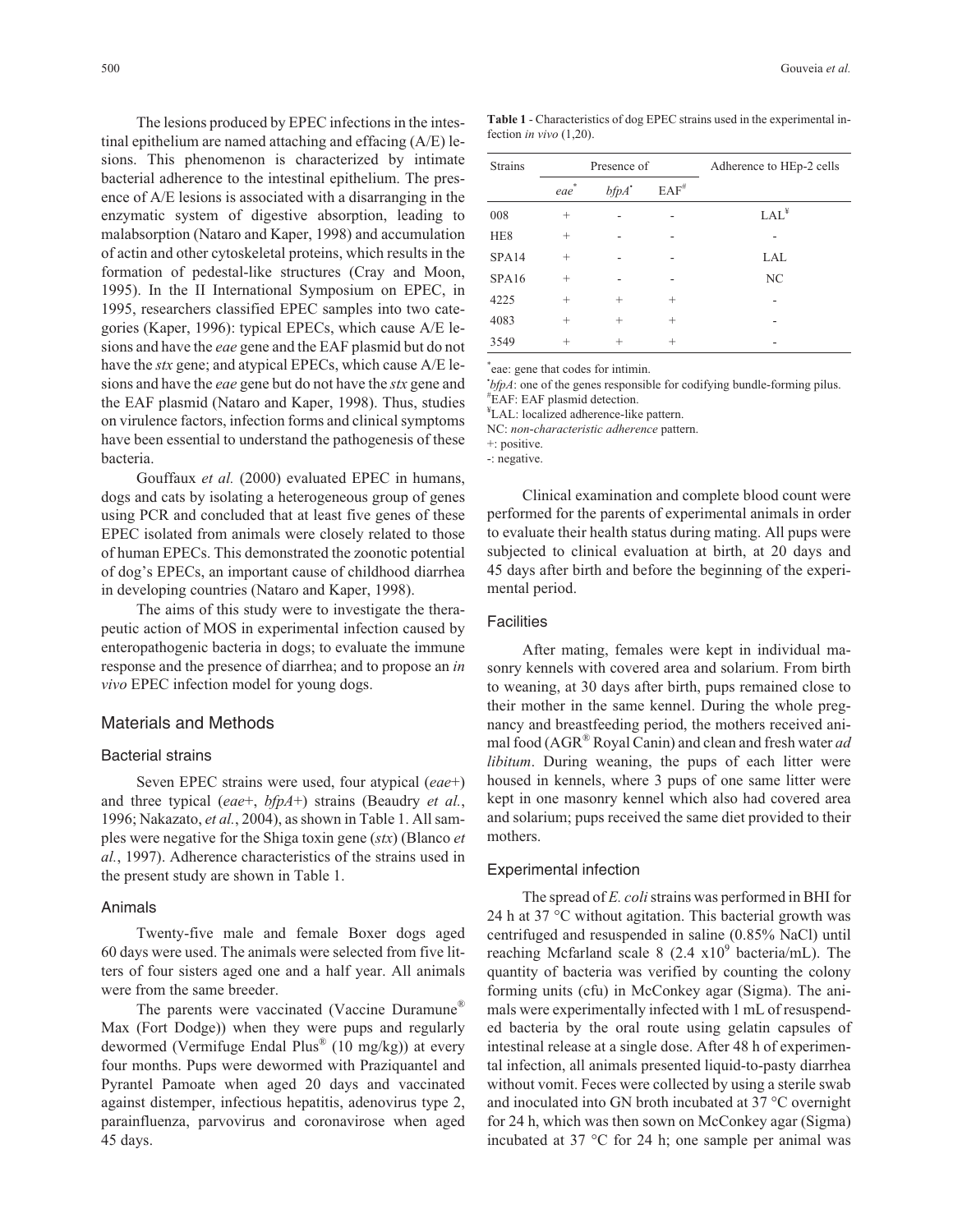used. One colony from each growth was selected, inoculated into Brain Heart 1nfusion (BHI – Oxoid) broth and incubated at 37 °C overnight for genomic DNA extraction, as described by Gouveia *et al.* (2011).

## PCR

For PCR of the *eae* gene, 50 ng DNA template were added to 2.5 U *Taq* DNA polymerase (Invitrogen), 50 pmol of each primer, 200 µM deoxynucleoside triphosphate (Invitrogen),  $1.5 \text{ mM } MgCl<sub>2</sub>$  (Invitrogen) and  $1X$  PCR buffer (Invitrogen) at 25 µL final volume (Nakazato *et al.*, 2001).

After an initial denaturation at 94 °C for three minutes, samples was subjected to 35 thermal cycles at 94 °C (denaturation) for one minute,  $56 °C$  (annealing) for one min and 72 °C for 40s. Reactions were performed in a thermocycler BioRad Laboratories, USA. A 5 µL volume of each reaction was subjected to 0.8% agarose gel electrophoresis, stained with ethidium bromide or SYBR Gold (Invitrogen) and visualized in a transilluminator (Ultra Violet Products). Amplification of an 815 bp fragment was expected (Nakazato *et al.*, 2001).

For amplification of the *eae* gene, the following primers were used (Gannon *et al.*, 1993):

EAE1: 5'ACGTTGCAGCATGGGTAACTC3' and EAE2: 5'GATCGGCAACAGTTTCACCTG3'

#### Experimental design

Five experimental groups were defined: Group A - no diarrhea induction and no MOS supply; Group B - diarrhea induction by the strain 4083 and no MOS supply; Group C diarrhea induction by the strain SPA14 and no MOS supply; Group D - diarrhea induction by the strain 4083 and MOS supply; Group E - diarrhea induction by the strain SPA14 and MOS supply

MOS was orally administered at 2 g/kg live weight diluted in 2 mL water once a day during 20 days from 24 h after experimental infection. The inoculation day was considered the Day zero of the experiment.

Experimental design and statistical analyses followed the instructions of Kaps and Lamberson (2004). Experimental design was completely randomized with five replicates, and the effect of groups was analyzed at each moment. To evaluate the effect of moments for each experimental group, a randomized complete block design was adopted, considering the animal a blocked factor.

#### Response variables

All animals were clinically evaluated according to Jones (2003) at every six hours after experimental infection in the first five days. After this period, examinations were performed at every 24 h.

## Clinical evaluation

In all five moments of the experimental period (days 0, 5, 10, 15 and 20), the animals were also clinically evaluated through measurement of body temperature and assessment of dehydration degree (mild, moderate and intense), mucosal color (pale, pink and congested), vitality (apathetic, plays when stimulated and agitated), presence of blood in the feces (absent, little and much blood) and fecal consistency (normal, pasty and liquid).

## Laboratory evaluation

Soon after clinical evaluation, a 5 mL blood sample was collected from each animal by jugular puncture. These samples were separated into two aliquots. The first aliquot was conserved in a sterile flask with anticoagulants (EDTA) at -2 to 8 °C for subsequent hemogram using an ABC Vet automated analyzer. The second aliquot was centrifuged and, after separation, the serum was kept at -2 to 8 °C for subsequent determination of total IgA and IgG levels by ELISA (using the commercial kits IgA ELISA quantitation kit and Dog IgG ELISA quantitation set, Bethyl Laboratories). Of the samples obtained with the second aliquot, only those of days 0, 10 and 20 after inoculation were used. After collection of each blood sample, the animals were individually weighed.

#### Statistical analysis

The results of hemogram, immunoglobulin dosages and fecal consistency of groups were compared at each moment by the Kruskal-Wallis test, while these responses at the different moments were compared for each group by the Friedman test, according to Kaps and Lamberson (2004). For all comparisons, significance level was set at 5%  $(\alpha = 0.05)$ .

#### Ethics committee

This study was duly approved by the *Animal Experimentation Ethics Committee*/Federal University of Mato Grosso do Sul (UFMS), protocol number: 116/2006. After the experiment, all animals had good health status.

## **Results**

## PCR

At the beginning of the experiment, seven EPEC strains were evaluated, 3549, 4083, 4025, 008, HE8, SPA14 and SPA16. All strains were tested by PCR and showed amplification of an 815 bp fragment, corresponding to the *eae* gene.

## Hemogram

The medians of white blood cell concentrations at different days post infection (dpi) for animals of all experimental groups were calculated. There was no significant differences ( $p > 0.05$ ) among groups at the several dpi and among dpi for the several groups. Before the experiment, hemogram and hemoparasite survey were performed and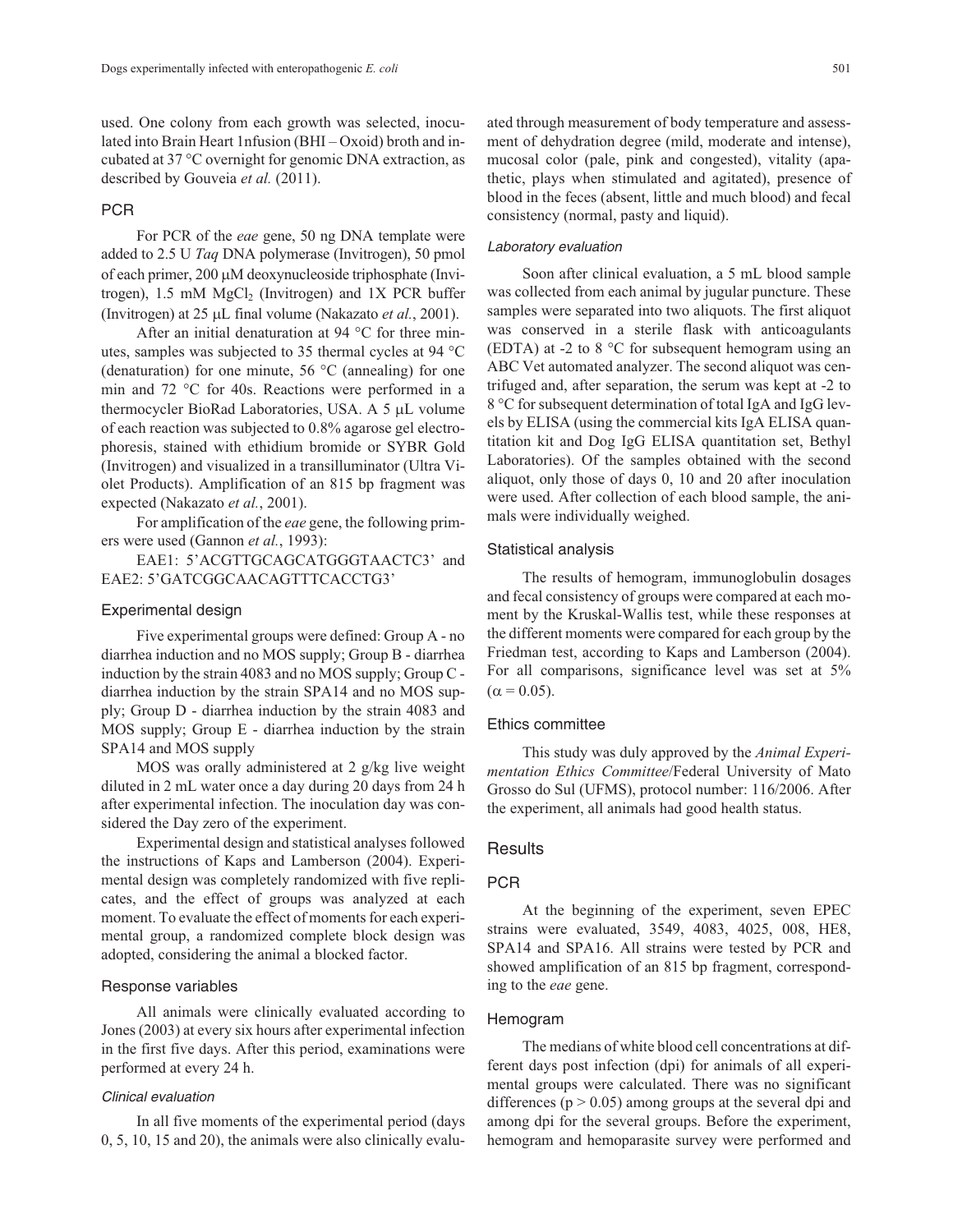all animals were within the normal parameters for blood cells and had negative results for hemoparasite survey.

## Immunoglobulins IgG and IgA

The medians of IgA and IgG levels at different dpi for animals of all experimental groups were also calculated. There was no significant differences ( $p > 0.05$ ) among groups at the several dpi and among dpi for the several groups.

### Clinical evaluation

The body temperature of all animals remained within the normal limits, ranging from  $38.5^{\circ}$ C to  $39^{\circ}$ C. No animal vomited or had dehydration symptoms, indicating absence of parenteral hydration over the experiment. Mucosal color remained normal and the animals were alert (not apathetic). Blood was not detected in the feces at any moment. Amplification of the *eae* gene (815 bp) by PCR led to identification of EPEC SPA14 and 4083 strains in the feces of all experimentally infected animals.

Results of fecal consistency for the different experimental groups and at different dpi are shown in Table 2.

All animals inoculated with EPECs had pasty diarrhea for 12-24 h, including the treated groups D and E. No control animal had symptomatology of intestinal infection, whereas animals of the remaining groups had intense diarrhea, presenting liquid feces at a certain moment over the experimental period. Bio-Mos®-treated animals (Groups D and E) showed a significantly ( $p < 0.05$ ) faster recovery relative to the animals that did not receive the prebiotic (Groups B and C). At fifteen days after treatments, all animals had already recovered.

## **Discussion**

The action of MOS is to bind to type-1 mannose site in the bacterium, preventing the latter from binding to glycoproteins of intestinal cells. According to Ferket

**Table 2** - Fecal consistency at five days of the experimental period for dogs subjected to different treatments\*.

| Groups        | Time points (days) |                         |                                      |        |        |  |  |  |
|---------------|--------------------|-------------------------|--------------------------------------|--------|--------|--|--|--|
|               | $\theta$           | 5                       | 10                                   | 15     | 20     |  |  |  |
| A             | normal             | normalpasty<br>diarrhea | normal                               | normal | normal |  |  |  |
| B             | normal             |                         | pasty diarrhea pasty diarrhea normal |        | normal |  |  |  |
| $\mathcal{C}$ | normal             |                         | pasty diarrhea pasty diarrhea normal |        | normal |  |  |  |
| D             | normal             | pasty diarrhea          | normal                               | normal | normal |  |  |  |
| E             | normal             | normalpasty<br>diarrhea | normal                               | normal | normal |  |  |  |

\*A - No diarrhea induction and no MOS supply; B - Diarrhea induction by the strain 4083 and no MOS supply; C - Diarrhea induction by the strain SPA14 and no MOS supply; D - Diarrhea induction by the strain 4083 and MOS supply; E - Diarrhea induction by the strain SPA14 and MOS supply.

(2004), mannanoligosaccharides may stimulate the immune response against specific pathogens, preventing their colonization and promoting their presentation to the immune system as attenuated antigens. On account of such binding capacity with enteric pathogens (Spring *et al.*, 2000), the process of activation by antigens of blood cells (neutrophils, lymphocytes and monocytes) would be impaired since the bacterium would leave the intestine without causing damage to the host. This may be the reason why cell immunity was not activated to a sufficient level. It must be emphasized that the type-I fimbria receptor (most common among *E. coli*) has D-mannose as receptor (the same as that of MOS); thus, the most probable mechanism of EPEC inhibition would be by competition of adhesion receptors. However, the hypothesis of immunoglobulin stimulation should not be ruled out.

There are few studies about the effect of prebiotics on the blood parameters of the several species, and those for the canine species are even scarcer. A situation similar to that of the present study was reported by Budiño *et al.* (2004) who carried out an experiment to test the addition of prebiotics for weaned piglets and did not find differences between treatments for haematological variables.

Laue and Tucker (2006) stated that pathogens and toxins associated with MOS form a great blend easily identified by the immune system. In our study, there was no change in serum IgA and IgG levels. Thus, future studies should quantify IgA from samples of the intestinal mucosa, which can be more easily stimulated by the blend formed by the association between MOS and pathogens/toxins.

The mucosa surfaces of the intestine develop active defense mechanisms mediated by cells and chemical factors, both related to innate (nonspecific) and acquired (specific) immunity. These systems show differences that, although not marked, are due to the different external factors to which they are subjected (Silva, 2006). For pups, these external factors, such as stress, cold and heat, are difficult to control, which influences the levels of immunoglobulins. This could be minimized if the number of animals were larger, as well as the number of replicates. In the present study, samples were from pups from sister mothers and the difficulty in carrying out experiments with a large number of specimens limited the number of samples per treatment.

Based on virulence markers associated with diarrhea in humans and animals, five diarrheagenic groups of *E. coli* were defined (Beutin, 1999), including the enteropathogenic group (EPECs), expressing colonization factors such as intimin (codified by the *eae* gene) and bundle-forming pili (BFP).

In the present study, typical (strain 4083) and atypical (strain SPA14) EPEC strains caused diarrhea in the animals at 24, 48 and 72 h after induction, suggesting that both strains were pathogenic for the tested dogs. There was no difference between the results of typical and atypical sam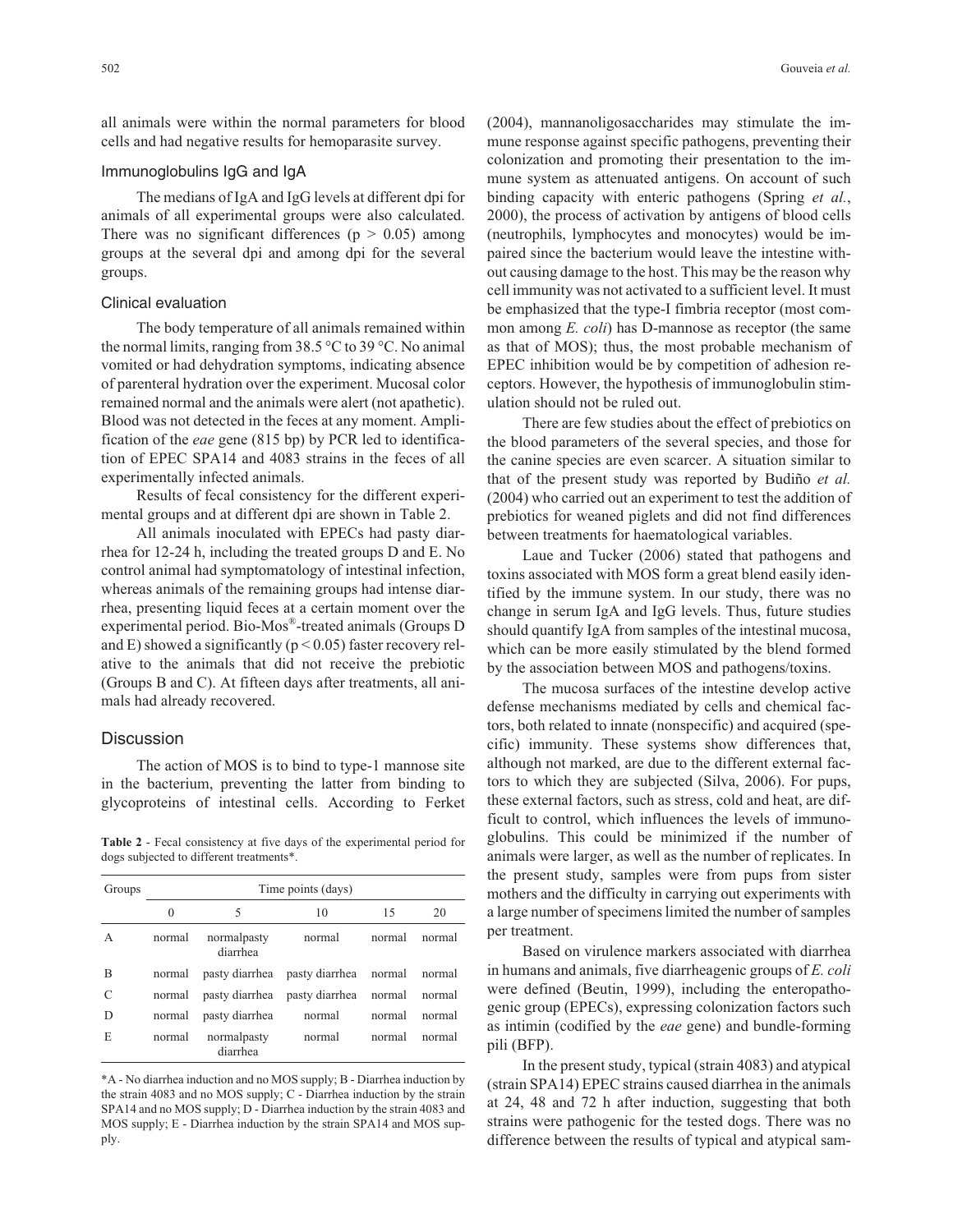ples, which leads us to believe that the BFP fimbria was not essential for diarrhea manifestation; thus, BFP was not deeply investigated in the present study.

EPECs have virulence factors associated with several intestinal diseases in humans (Levine, 1984) and other animals (Pestana de Castro *et al.*, 1984; Francis *et al.*, 1991; Blanco *et al.*, 1993). Since the dog is a domestic animal which lives closely with humans, the symptoms of natural infection caused by the studied strains indicate that animals could potentially contaminate humans and vice versa.

Nakazato *et al.* (2004) reported that the EPEC serotypes found in humans were also identified in other animals including dogs, demonstrating the zoonotic risk of EPEC from dogs. All *E. coli* samples isolated from the feces of inoculated animals had the *eae* gene, *i.e.* 100% of the isolated colony-forming units were EPECs, evidencing intense bacterial colonization of the intestinal epithelium, which indicates that dogs can represent an important source of EPEC infection for humans.

MOS had an effect on fecal consistency, and MOStreated animals recovered more rapidly from diarrhea than infected animals not treated with MOS. By means of competitive inhibition by mannose receptors, MOS decreases the effect of bacterial adherence by type-I fimbria in the intestinal epithelium of animals, an important process involved in EPEC pathogenicity. Since type-I fimbria is found in most *Escherichia coli* samples (Law, 1994), the presence of MOS may potentially have reduced the colonization or the perpetuation of colonization. Furthermore, the evaluation of fecal consistency (presence of diarrhea) showed that the process of bacterial adherence is extremely important in the emergence of diarrhea in EPEC-infected dogs.

In the present study, the EPEC infection model in dogs was established to determine the pathogenicity symptoms of these samples. Dogs infected with EPEC receiving MOS demonstrated faster remission of diarrhea.

## Acknowledments

This study was supported by "Coordenação de Aperfeiçoamento de Pessoal de Nível Superior (CAPES)" and by "Embrapa Gado de Corte".

## **References**

- Beaudry M, Zhu C, Fairbrother M, Harel J (1996) Genotypic and Phenotypic Characterization of *Escherichia coli* isolates from dogs manifesting attaching and effacing lesions. J Clin Microbiol 34:144-148.
- Beutin L (1999) *Escherichia coli* as a pathogen in dogs and cats. Vet Res 30:285-298.
- Blanco M, Blanco JE, Ramos J (1993) Enterotoxigenic, verotoxigenic and necrotoxigenic *Escherichia coli isolated* from cattle in Spain. Am J Vet Res 54:1446-1451.
- Blanco M, Blanco JE, Gonzalez EA, Mora A, Jansen W, Gomes TA, Zerbine LF, Yano T, Pestana de Castro AF*,* Blanco J

*(19*97) Genes coding for enterotox*ins and verotoxin*s in porcine *Escherichia coli* strains belonging to different O:K:H serotypes: relationship with toxic phenotypes*.* J Clin Microbiol 35:2958-2963.

- Budiño FEL, Thomaz MC, Kronka RN, Pizauro Jr, JM, Santana AE, Tucci FM, Fraga AL, Scandolera AJ, Huaynate RAR (2004) Influencia da adição de probiótico e/ou prebiótico em dietas de leitoes desmamados sobre as atividades das enzimas digestivas e parametros sanguineos. Acta Sci Anim Sci 26:529-536.
- Collet S (2000) Nutrição, Imunidade e Produtividade. In: 10ª Ronda Latino-Americana. Alltech - O Futuro da Alimentação. Alltech, Nicholasville, pp 20-30.
- Cray WC, Moon HW (1995) Experimental infection of calves and adult cattle with *Escherichia coli* O157:h7. Appl Environ Microbiol 61:1586-1590.
- Drasar BS, Hill MJ (1974) *Human intestinal flora*. Academic Press Ltd., London.
- Ferket PR (2004) Raising drug-free poultry What are the alternatives? Proc. 29<sup>th</sup> Annual Poultry Service Industry Workshop. Banff, Alberta Canada, October 5-7, pp 95-104.
- *Francis C*L, Jerse AE, Kaper JB, Falkow S (1991) Characterization of interactions of enteropathogenic *Escherichia coli* O127:H6 with mammalian cells *in vitro*. J Infect Dis 164:693-703.
- Gannon VP, Rashed M, King RK, Thomas EJ *(1993)* Detection and characterization of the *eae* gene of shiga-like toxin producing *Escherichia coli* using polymerase chain reaction. J Clin Microbiol 31:1268-1274.
- Gouffaux F, China B, Janssen L, Mainil J (2000) Genotypic characterization of enteropathogenic *Escherichia coli* (EPEC) isolated in Belgium from dogs and cats. Res Microbiol 151:865-871.
- Gouveia EMF, Silva IS, Nakazato G, Araújo FR, Chang MR (2011) Experimental infection with enteropathogenic *Escherichia coli* (EPEC) identified by PCR using enteric-coated capsules in boxer pups. Acta Cir Bras 26:144-148.
- Jones D, Anamnese e exame físico (2003) *In*: Birchard, S.J, Sherding, R. G (eds). Manual Saunders: Clínica de Pequenos Animais. 2 ed. Rocca, São Paulo, pp 5-6.
- Kaper JB (1996) Defining EPEC. Vet Microbiol 27:130-133.
- Kaps AM, Lamberson WR (2004) Biostatistics for Animal Science. CABI Publishing, London.
- Laue D, Tucker LA (2006) Recent Advances in Pet Nutrition. Nottingham University Press, UK.
- Law D (1994) Adhesion and its role in the virulence of enteropathogenic *Escherichia coli*. Clin Microbiol Rev 7:152-173.
- Levine MM (1984) *Escherichia coli* infections. *In*: Germanier R. (ed). Bacterial Vaccines. Academic Press, London, pp 187- 235.
- Nakazato G, Gyles C, Ziebell K, Keller R, Trabulsi LR, Gomes TAT, Irino K, Silveira WD, Pestana de Castro AF (2004) Attaching and effancing *Escherichia coli* isolated from dogs in Brazil: characteristics and serotypic relationship to human enteropathogenic *E. coli* (EPEC). Vet. Microbiol 101:169- 277.
- Nakazato G, Osuguf L, de Ávila FA, Pestana de Castro AF (2001) Identificação pela reação em cadeia da polimerase (PCR) de amostras de *Escherichia coli* enteropatogênicas (EPEC) isoladas de cães com diarreia e normais no estado de São Paulo, Brasil. ARS Veterinária 17:218-223.